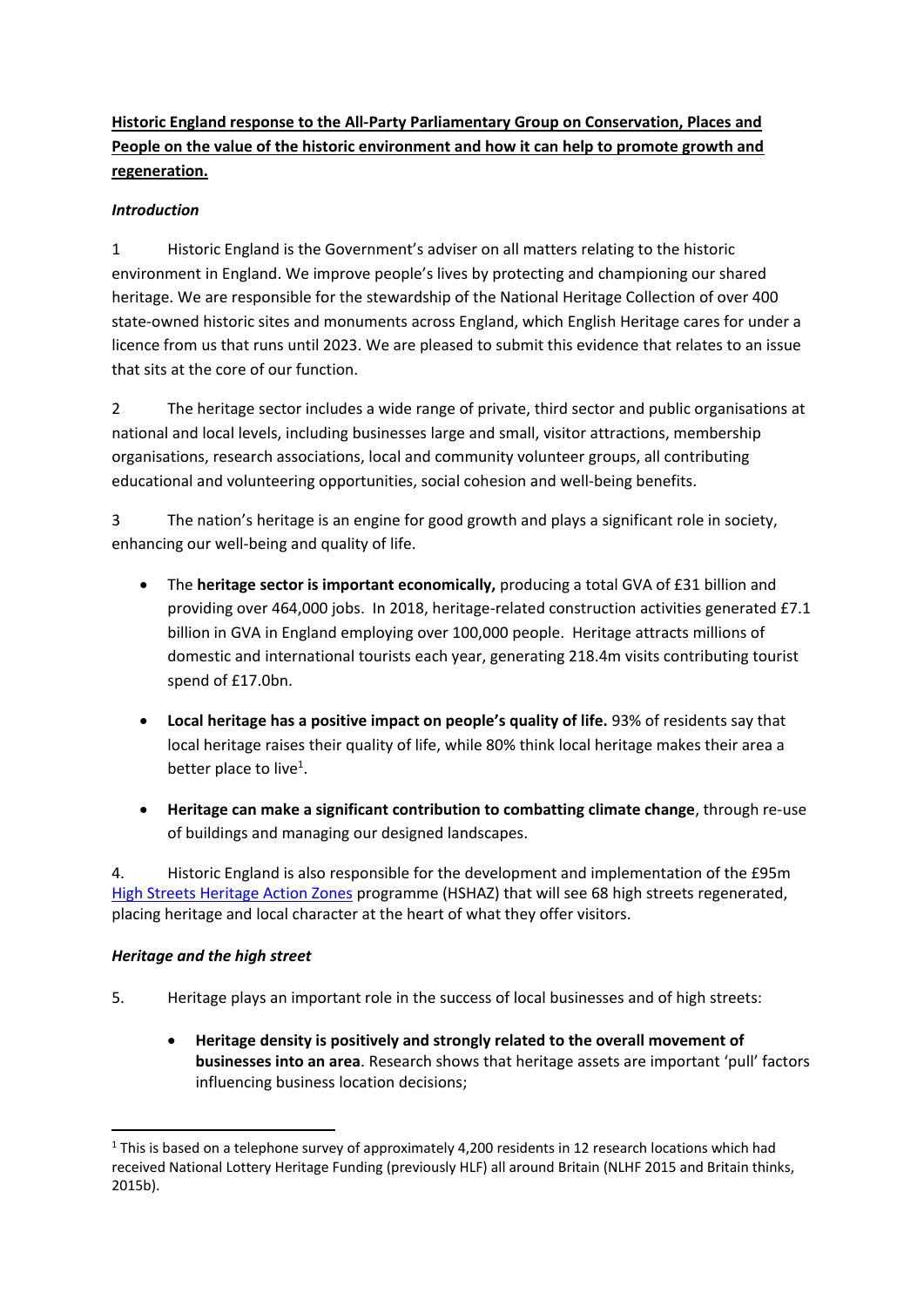- **Historic places are increasingly attractive to businesses**. Since 2012 the number of listed buildings occupied by a brand has increased by 154%;
- **Heritage influences the location choices of businesses**. One in four businesses in a survey of 122 businesses that had received investment in the historic environment agreed that the historic environment is an important factor in deciding where to locate;
- **Heritage enhances business opportunities**. In a telephone survey of 509 businesses located in listed buildings, 62% of the respondents replied that the historic nature of their building improved their business; and
- £1.7m of public money, invested in the heritage of the Cathedral Quarter (high street) in Derby, resulted in the reduction of the local vacancy rate from 40% (2008) to 0% (2017) and the creation of 42 new jobs. **The high street won Best City Location in the Great British High Street Awards in 2016**.

Our answers to the questions posed are outlined below and we would welcome the opportunity to discuss the issues these raise directly with the APPG.

➢ *What evidence exists of the economic, social and environmental benefits from the conservation, care and regeneration of historic buildings and areas, across the UK?*

6. There is a raft of evidence that supports the economic, social and environmental contribution of heritage. Much of this is outlined in the series of Heritage Counts<sup>2</sup>, published by Historic England on behalf of the heritage sector. These reports evidence:

- The heritage sector is an important source of economic prosperity and growth, contributing a total Gross Value Added of £31bn;
- Heritage is an important employer, being responsible for 464,000 jobs;
- Heritage attracted (pre-Pandemic) millions of domestic and international tourists each year, with 218.4m visits, spending £17bn;
- Heritage has an important role to play in our individual mental well-being;
- Visiting heritage can ease the challenges associated with dementia and Alzheimer's;
- A study of 1,731 adults in England showed that there is a clear consensus for preservation, with 87% agreeing that finding a new use for historic buildings is better than demolishing them; and
- Traditional buildings tend to heat up and cool down more slowly than their modern counterparts. Their capacity to even out changes in temperatures and humidity can be beneficial in terms of both energy efficiency and comfort
- ➢ *How can the conservation and regeneration of historic areas contribute to the wider agendas of governments across the UK to equity and 'levelling up', along with their focus on high streets revival?*

7. The regeneration of historic areas has an important role to play in supporting government's key levelling up agenda. This fact is recognised by government in both Towns Fund, where the

<sup>2</sup> <https://historicengland.org.uk/research/heritage-counts/>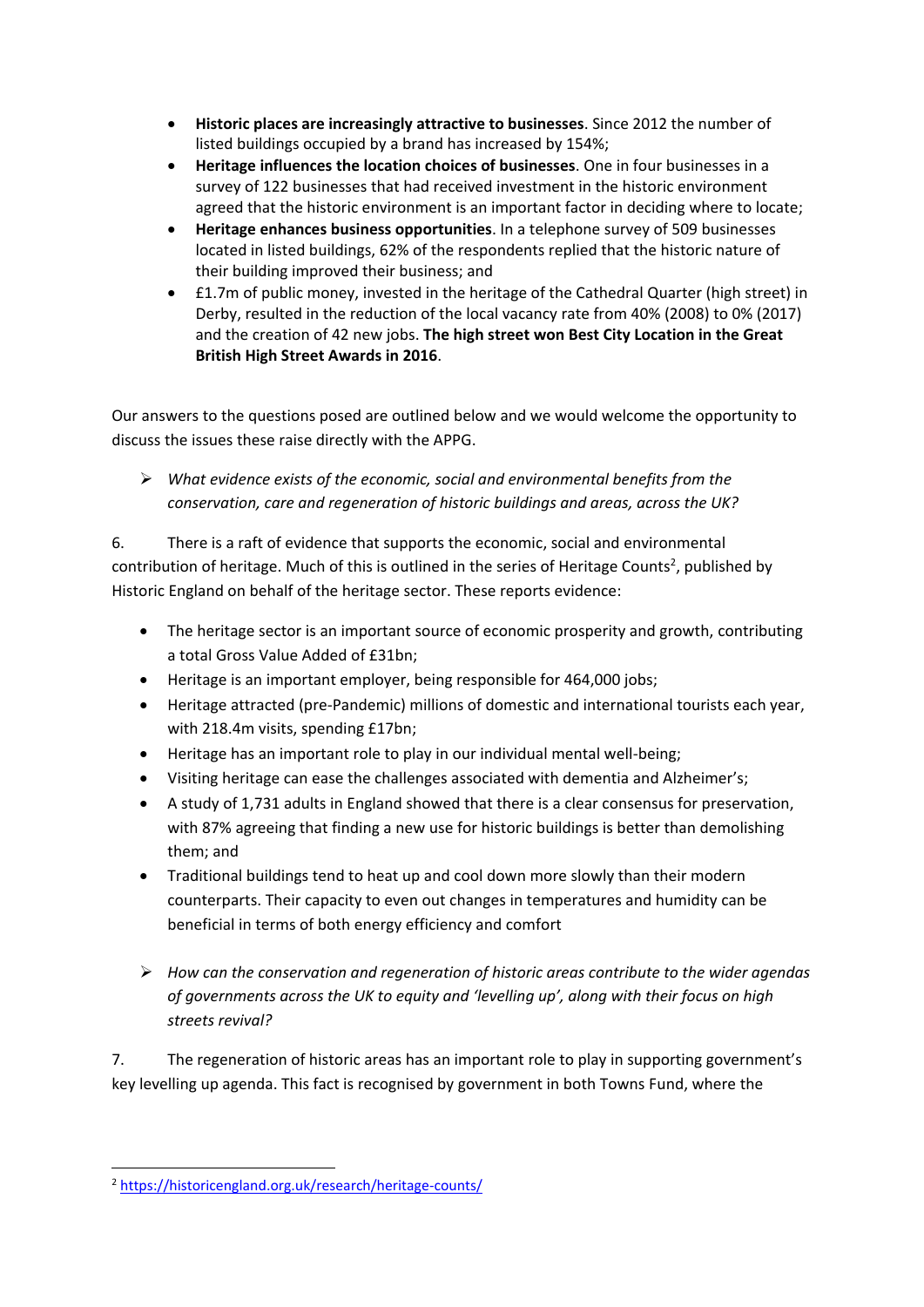importance of heritage to places is recognised in the Prospectus<sup>3</sup> and in the direct investment in historic high streets (including £92m for Historic England's High Streets Heritage Action Zones) as part of the wider Future High Street Fund programme. Given that this contribution has been recognised in this way, it is worth clarifying how this contribution is manifested.

8. Everywhere has a unique heritage which is reflected in buildings and places. **Every place has the potential to put heritage at the centre of programmes of regeneration to enhance that local distinctiveness in ways that attracts both people and investment** (see the answers below).

9. New, unpublished research from Historic England and the British Council shows that heritage can support "inclusive growth". Using case studies, the research provides concrete examples of cultural heritage as a driver for inclusive growth. In Great Yarmouth, for example, unskilled people continue to be trained in restoration work long after the end of the initial project, bringing both skills and places back to life. In Nottingham, gathering the stories of black and Caribbean miners in Britain allows an untold narrative to weave itself into well-told ones, fostering new exhibitions that bring both new and repeat footfall to an established museum. Heritage can be a contributor to inclusive growth but it is not automatically the case. Best practice in the sector involves implementation of strategies for achieving inclusive growth.

*"When people engage with, learn from, value and promote their cultural heritage, it can contribute to both social and economic development. Heritage in this way can be a source of sustainability, a way to embed growth in the fabric of society and to celebrate the past in today's evolving world."* (British Council, 2017).

10. There exists, however, barriers that have historically meant that these solutions are easier to achieve in some places than in others. For example, every building has a critical viability point which varies considerably from building to building and from location to location. In places where property prices are lower, that viability point will be harder to achieve. Where the cost of repair and conversion is greater than the completed end value the property will require intervention of some form i.e. grant or enabling development assistance. Whilst such barriers exist, there are steps that could be taken to support places overcome them.

#### **Community engagement**

11. Engaging communities in the process of change can help build momentum behind the regeneration of places and buildings. Community ownership sometimes provides the catalyst for positive change, but ownership is not the only model of community engagement. The creation of local lists can give communities a more meaningful role in the stewardship of their local heritage and therefore greater ownership in how it changes.

12. The success of masterplans and design codes often rely on the extent and depth of public engagement. Whatever the 'access points' for community engagement, it is important that it is more accessible and so proposals included in the Planning White Paper for an increased use of online solutions is to be welcomed (though this should be part of wider engagement strategies).

#### **Fiscal incentives**

3

[https://assets.publishing.service.gov.uk/government/uploads/system/uploads/attachment\\_data/file/924503/](https://assets.publishing.service.gov.uk/government/uploads/system/uploads/attachment_data/file/924503/20191031_Towns_Fund_prospectus.pdf) 20191031 Towns Fund prospectus.pdf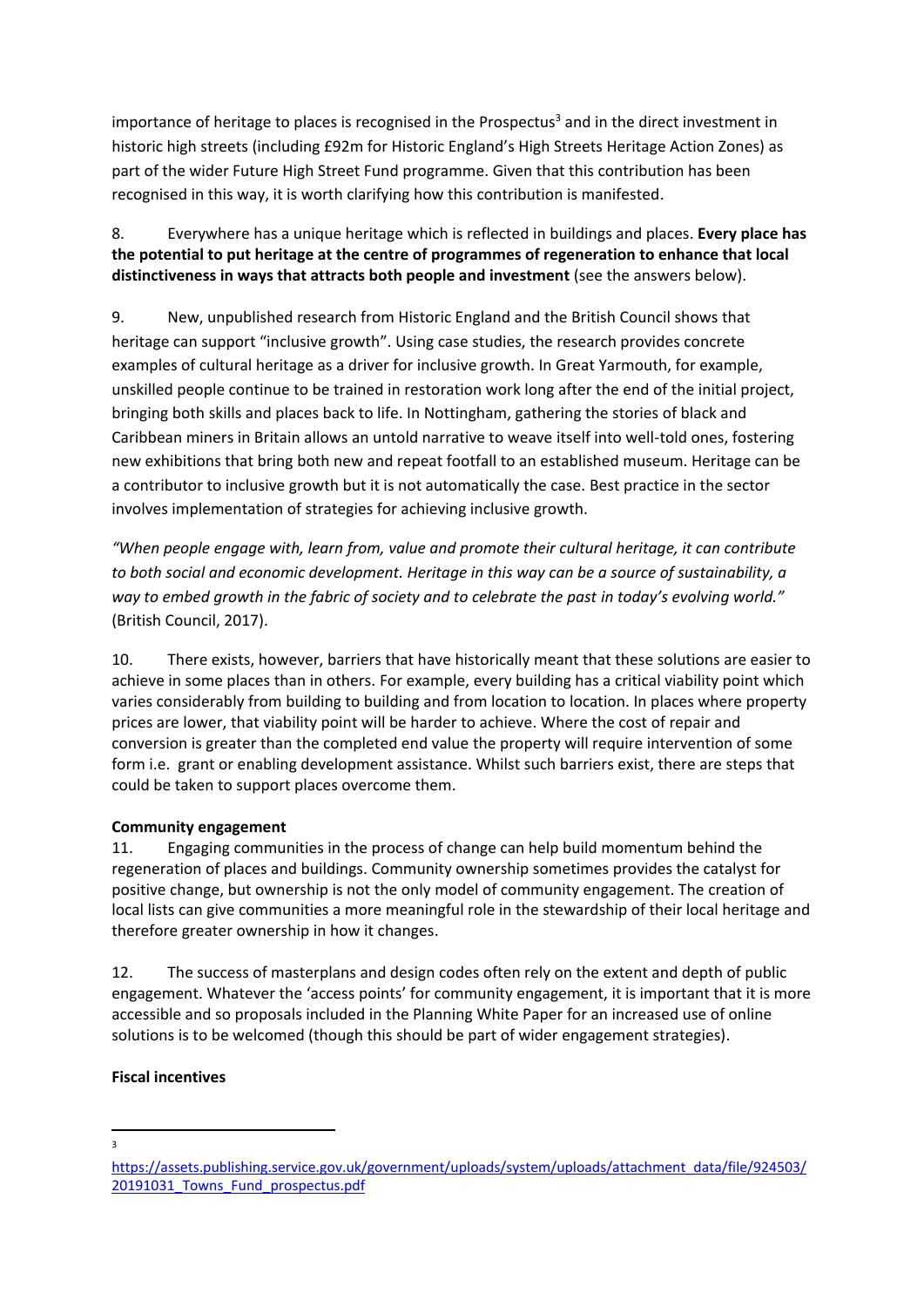13. The heritage sector has long advocated for zero rated VAT for repair and maintenance of the built historic environment. Reducing VAT on heritage assets can have direct short term and longterm impacts on the recovery of the sector:

- o VAT cut on home improvements could generate £15bn in new taxes, create 95,000 jobs and unlock £1bn green revolution [\(FMB, 2019\)](https://www.fmb.org.uk/about-the-fmb/newsroom/cut-the-vat-to-unleash-green-housing-revolution-party-leaders-urged/).
- o VAT relief will encourage retention, repair, maintenance and retrofit, and enable the nation to meet our 2050 carbon targets.

14. There is also the potential to look at other ways to incentivise the renovation of historic buildings through fiscal reform. For example th[e Business Premises Renovation Allowance](https://www.gov.uk/guidance/business-premises-renovation-allowance-bpra#:~:text=BPRA%20is%20a%20100%25%20tax,April%202007%20and%20ends%20on%3A&text=5%20April%202017%20for%20Income%20Tax) was a 100% tax allowance for certain spending when converting or renovating unused qualifying business premises in a disadvantaged area. Whilst there were issues with this specific allowance a more imaginative look at incentives could prove hugely beneficial.

#### **De-risking development - data**

15. The emphasis on the improved use of data in the recent Planning White Paper presents the heritage sector with real opportunities relating to how we better use evidence and how we utilise technologies to improve data standards and use. For examples, in terms of archaeology, we are looking at mapping solutions to maximise awareness and making better use of existing knowledge.

➢ *Is there a case for further increasing the level of investment in the heritage and infrastructure of places outside London and the south east of England to assist the 'levelling up' of lagging regional economies?*

16. Further investment in areas outside of London and the South East would serve to support those parts of the country 'lagging' behind in terms of productivity. This was a factor in the distribution of funding for Historic England's High Streets Heritage Action Zones programme, which targeted funding towards those areas where the need is most acute:

|                                    | % of total applicants<br>(HSHAZ) | % of successful<br>applicants by place<br>(HSHAZ) | % of successful<br>applicants by grant value<br>(HSHAZ) |
|------------------------------------|----------------------------------|---------------------------------------------------|---------------------------------------------------------|
| <b>North West</b>                  | 18%                              | 21%                                               | 20%                                                     |
| <b>North East</b><br>and Yorkshire | 14%                              | 18%                                               | 20%                                                     |
| <b>Midlands</b>                    | 24%                              | 18%                                               | 19%                                                     |
| <b>South West</b>                  | 16%                              | 15%                                               | 16%                                                     |
| London and<br><b>South East</b>    | 20%                              | 18%                                               | 17%                                                     |
| East of<br><b>England</b>          | 8%                               | 10%                                               | 8%                                                      |

17. However, much of the literature on levelling up highlights the fact that it is not an issue that can be resolved just through a redistribution on public spending.

➢ *How can regeneration of the historic environment contribute to and interact with efforts to revive local economies in the wake of the Covid-19 pandemic and subsequent recession?*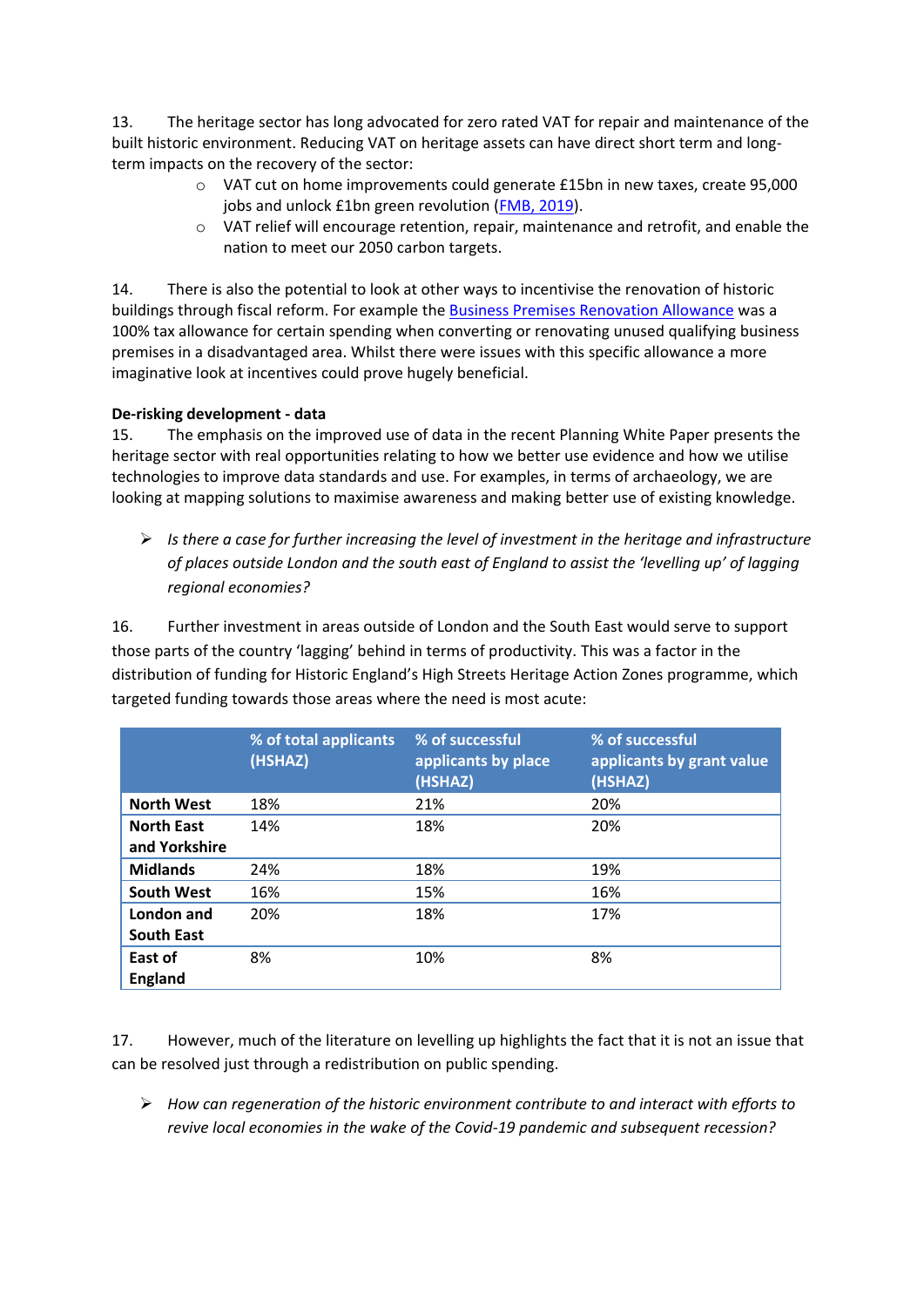18. Regeneration of the historic environment can make a significant contribution to the recovery of places and the communities in them. Rather than cause new problems for our places, the pandemic has served to catalyse existing threats that many were already grappling with.

### **High streets and town centres**

19. In our towns and cities, changes to shopping habits were resulting in reduced footfall on our high streets, which in turn was leading to increased vacancies and a marked degradation in the built fabric of these important places. The pandemic and resulting lockdown massively increased this problem<sup>4</sup>. Pre-pandemic, interventions had been developed to help high streets adapt to these changes in behaviour. Among these was Historic England's High Streets Heritage Action Zones programme. This positioned the importance of environmental quality, in particular historic character, as a key tool for attracting people back to these spaces for reasons other than shopping. As Covid-19 has accelerated many of the problems high streets have been experiencing, the need for these responses has been increased and in fact we need to scale up these solutions.

20. There is a need to either increase investment in those pre-pandemic schemes, or develop ways in which the learning from these schemes can be effectively shared. In their analysis on high streets and the effect of Covid-19, the Institute of Place Management (co-chair of the High Streets Taskforce) identified the following step that would aid the post pandemic recovery:

*"The utilization of culture and heritage to bring people back to high streets. Steps will need to be taken to bring people back to these spaces and the cultural and heritage offer will be important in making that happen. Depending on how long social distancing rules might be in place, events programs will have a role to play." ([http://blog.placemanagement.org/2020/04/02/the-time-to-act](http://blog.placemanagement.org/2020/04/02/the-time-to-act-is-now-a-framework-for-post-covid-19-recovery-for-our-towns-and-cities/)[is-now-a-framework-for-post-covid-19-recovery-for-our-towns-and-cities/\)](http://blog.placemanagement.org/2020/04/02/the-time-to-act-is-now-a-framework-for-post-covid-19-recovery-for-our-towns-and-cities/)*

21. **The expansion of schemes like High Streets Heritage Action Zones, which includes an embedded Cultural Programme and targets bringing people back to these places, can play an important role in supporting the recovery of high streets and we would ask the APPG to consider this.**

### **Parks and green spaces**

22. Evidence<sup>5</sup> shows that there existed an inequity of access to green space across communities and amongst different demographic groups. Over the summer, during the pandemic, this was brought into stark relief as we witnessed overcrowding issues in our urban green spaces<sup>6</sup>. We would **urge the APPG to examine closely the importance of local and big parks and green spaces for communities as highlighted by the pressure placed on them during lockdown.** Many of these parks and green spaces are of historic interest, even if not designated as registered sites, and there is an opportunity for the Group to work in partnership with the new APPG for Public Parks on this shared issue.

<sup>4</sup> <https://www.highstreetstaskforce.org.uk/covid-19/footfall-in-england-covid-19-and-reopening-of-retail/> <sup>5</sup> [https://www.ons.gov.uk/releases/accesstogardensandpublicgreenspaceingreatbritain;](https://www.ons.gov.uk/releases/accesstogardensandpublicgreenspaceingreatbritain)

[https://assets.publishing.service.gov.uk/government/uploads/system/uploads/attachment\\_data/file/904439/I](https://assets.publishing.service.gov.uk/government/uploads/system/uploads/attachment_data/file/904439/Improving_access_to_greenspace_2020_review.pdf) mproving access to greenspace 2020 review.pdf

<sup>6</sup> <https://www.nesta.org.uk/report/will-covid-19-make-parks-even-less-accessible/>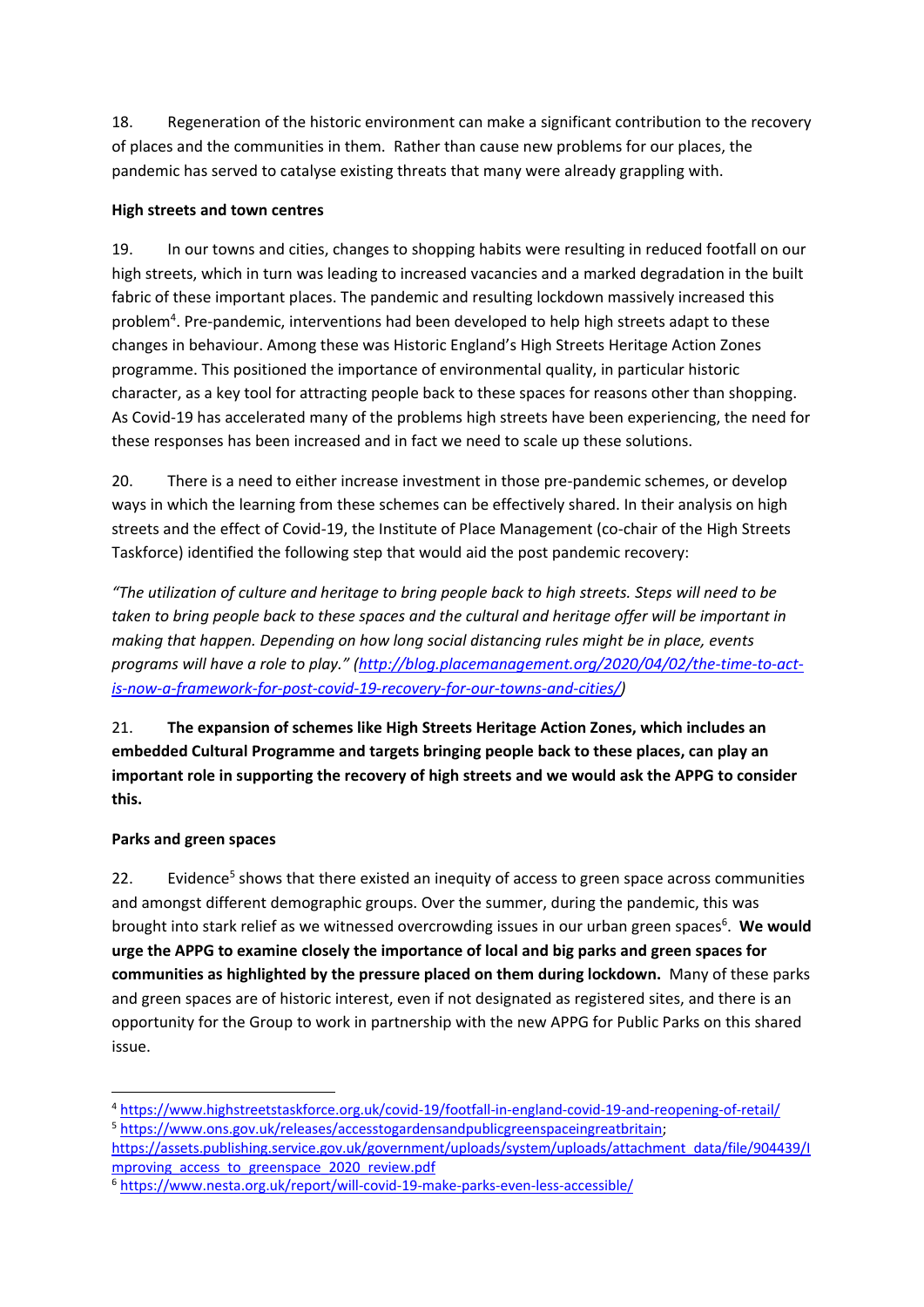23. Beyond urban areas, other historic parks and garden properties have been deeply affected by the pandemic. Smaller properties dependent on events such as weddings are facing serious funding issues. Beyond the immediate financial issues, 2021 and 2022 are likely to be precarious for some properties (and organisations). It is worth reflecting on the fact that these pandemic impacts come at a time when future funding like agri-environment schemes is veiled in uncertainties.

➢ *What evidence exists that historic buildings provide flexible, low rental space for start-up businesses, social enterprises and community facilities, thereby helping to stimulate local economies, particularly in more peripheral neighbourhoods?* 

24. As Heritage Counts 2018 identified, there are 142,000 businesses operating in listed buildings across England.<sup>7</sup> This figure indicated an increasing interest from the commercial sector for locating in historic buildings (a Heritage Lottery Fund report concluded the figure was 130,000 in 2013). Clearly there is value for businesses in locating themselves in buildings that possess historic character and interest. Many of these will be office spaces - as a growing number of firms are no longer tied to traditional office spaces, historic buildings and places offer something different.

25. This theme was explored in a paper commissioned by Historic England from Ramidus Consulting in February 2018<sup>8</sup>. The overriding purpose of the commission was to explore and discuss the potential for agile working in historic buildings. The paper was able to point to evidence of the importance of '*ambience'* of an area in when and how businesses choose buildings to occupy. It also lists different attributes, inherent in historic buildings, that serve as attractors for businesses. These include:

- Caché a result of their rarity value, their general appearance, and often their location;
- Alternative style historic buildings can express a positive impression of those that occupy them;
- Community by their physical characteristics, they can engender a sense of business community; and
- Quality historic buildings tend to be built with structures material that convey quality (they have, by their definition, stood the test of time).
- ➢ *How has heritage regeneration helped to boost the image and social cohesion of the areas they are located in, attracting investment and providing a catalyst for reversing economic decline?*

26. Heritage makes places special and attracts and attaches people to place. Yet **the value of heritage and heritage-led regeneration is not fully reflected within our current economic system and economic policies.** This is because heritage assets and services are often not fully traded in competitive markets. Heritage has so called non-use values which are not traded in markets but that are critical to the quality of our lives. Heritage tells the story of who we are and connects us to

<sup>7</sup> <https://historicengland.org.uk/content/heritage-counts/pub/2018/hc2018-heritage-in-commercial-use/>

<sup>8</sup> <https://historicengland.org.uk/content/docs/research/agile-working-historic-buildings/>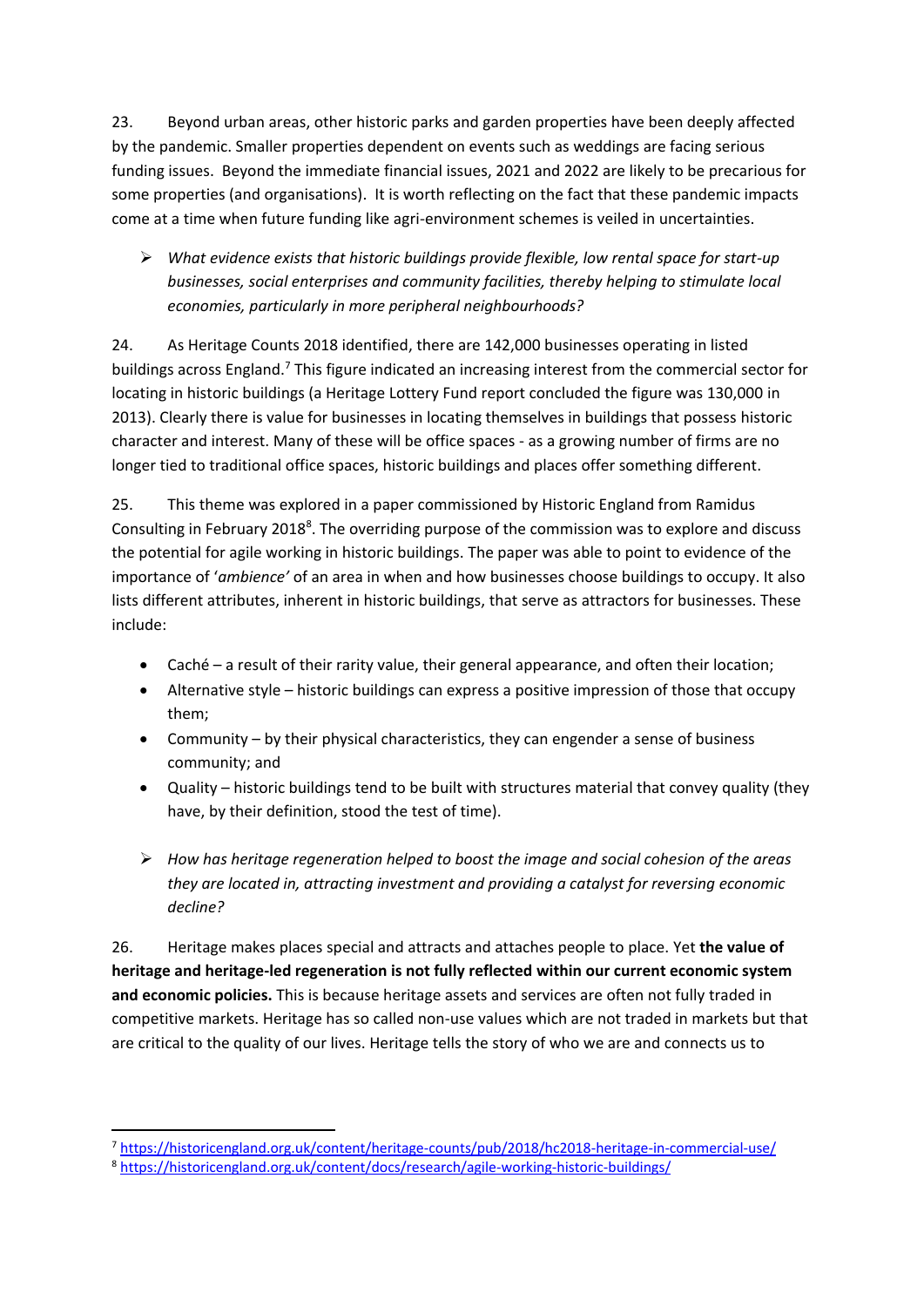people, provides us with a shared identity and collective memories; it helps create the area's identity. 9

27. New evidence from Demos  $(2020)^{10}$ , demonstrates that people in towns are divided with diametrically opposing views on what the future of the places they live should look like post COVID-19. However, critically where heritage is concerned, people are united and they are jointly clear in their message: over 70% want their towns to retain their historic character and not have too many new buildings; 76% want town centres that are less anonymous and with more independent shops and 76% want to attract more traditional High Street type shops. **Heritage is a rare uniting factor identified in this very thorough research piece.**

28. In the wake of COVID-19, now more than ever we need to be able capture the competitive advantages of heritage in the regeneration and recovery of our cherished local economies. **We need to move beyond purely market based transactions in what and how we define economic development opportunity, and we need to be inclusive in our approaches to reflect the preferences of local people and the energy that local communities can bring to the regeneration of their special places.** 

29. We have numerous examples of where this has happened, in particular from Historic England's Engines of Prosperity: new uses for old mills publication<sup>11</sup>. Textile mills were the original Northern Powerhouse. From the late 18th century onwards, they drove forward the industrial revolution. They triggered technical innovation, stimulated new trade and transformed the transport network. Silk, cotton and woollen production shaped the landscape, economy and communities of Cheshire, Greater Manchester, Lancashire and West Yorkshire. However, with the 20th century decline in national textile manufacturing, many of these monumental and characterful buildings face uncertain futures. However, research commissioned by Historic England showed how they could be the powerhouses for growth in the 21<sup>st</sup> century. That research showed how their capacity to accommodate new uses, attract investment in areas wide regeneration could create jobs, accommodate homes and businesses and play a hugely positive role in forging community identity, creating vibrant and exciting places for people to live and work.

30. Away from the north, we can point to further examples like the regeneration of Margate. One of England's earliest and foremost seaside resorts, Margate became a magnet for day trippers and holiday makers during the 19th and much of the 20th century, but by the end of the 20th century a lack of investment, poor quality accommodation and outdated and dilapidated facilities all contributed to its demise. Historic England, working in partnership with Thanet District Council and others, managed to more than £1.5 million in additional funding for heritage related projects in the town. Today Margate is a characterful place of narrow streets and historic buildings with very high occupancy rates. Many of the shop fronts have been renewed to historic patterns and the public realm improved.

<sup>9</sup> <https://historicengland.org.uk/content/heritage-counts/pub/2020/heritage-and-society-2020/>

<sup>10</sup> <https://demos.co.uk/wp-content/uploads/2020/12/The-Future-of-Towns-Report.pdf>

<sup>11</sup> <https://historicengland.org.uk/images-books/publications/engines-of-prosperity-new-uses-old-mills/>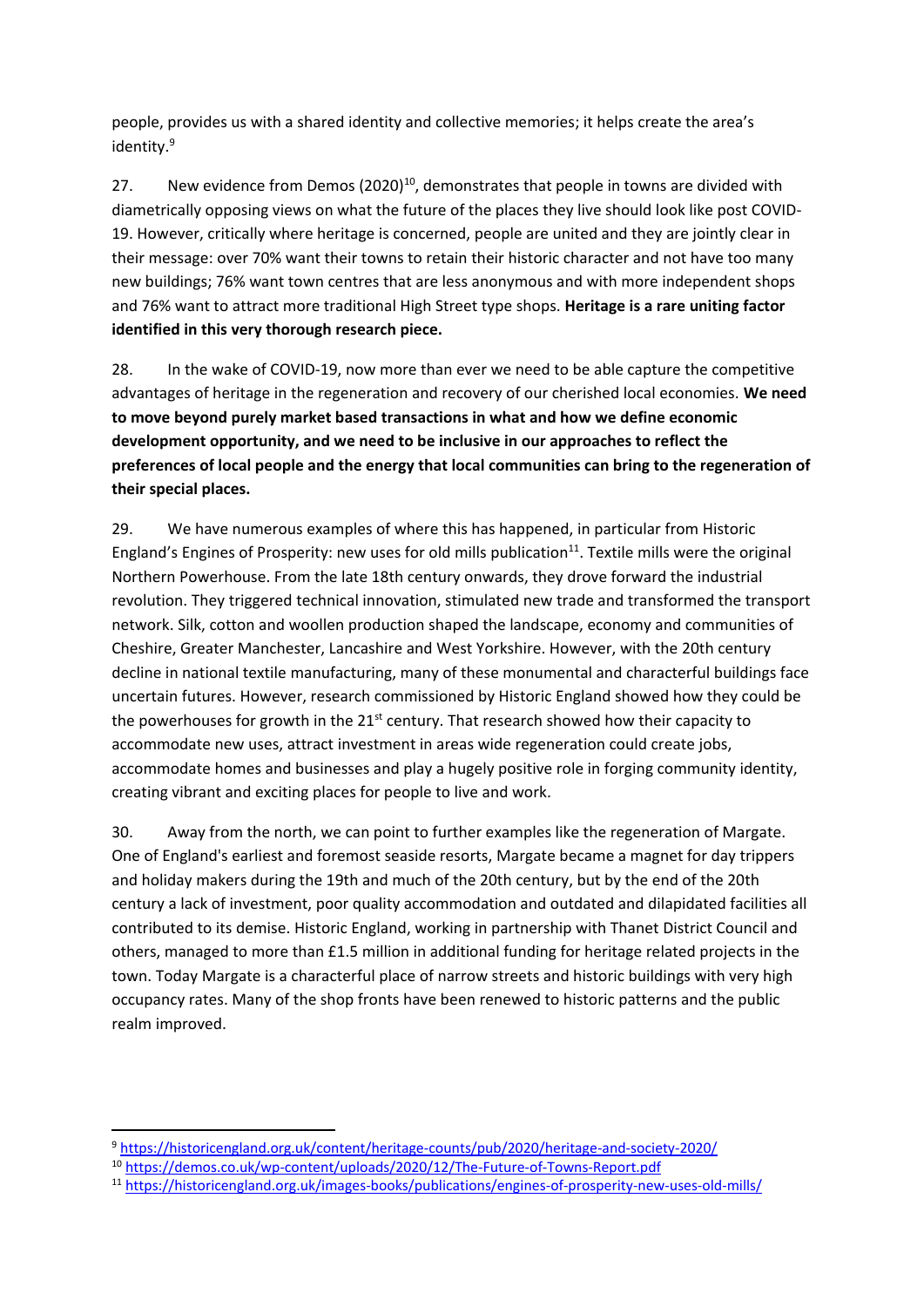➢ *How can the care, repair and regeneration of the historic environment help to meet the UK's commitment to sustainable development, including cutting emissions to net zero by avoiding the use and waste of scarce resources associated with demolition and redevelopment?* 

31. **Heritage is an underestimated contributor to a low carbon economy.** Conservation is defined as "the prevention of wasteful use of a resource". Through the conservation of heritage assets we reduce waste, we recycle and re-use materials, we elongate the lifespans of assets and we reduce the demand for new, carbon producing goods. This applies particularly to the built historic environment which accounts for a huge proportion of our current building stock. Heritage assets provide valuable homes, workspaces and leisure spaces: 20% of all homes in the UK are historic (built over 100 years ago); over 48% of our retail stock is historic (pre-1919) as are 33% of all our offices (VOA data in Whitman et al.2016). This is significant and important. **By reusing these assets to their maximum capacity we can meet the evolving needs of our society and at the same time reduce the pressures for new products, new materials and new high carbon production processes.**

32. Repairing, reusing and retrofitting old buildings is more labour intensive than constructing new buildings and results in the creation of more jobs. It has been estimated that for every €1 million invested in energy renovation of buildings, an average of 18 jobs are created in the EU (Wade, 2020). This is roughly equivalent to the number of new jobs created per £1 million of UK Government grant funding invested in new innovation sectors such as biotechnology, medical equipment engineering, high-tech manufacturing (Wade, 2020).

33. Research shows that when a typical historic building – the Victorian Terrace- is sympathetically refurbished and retrofitted, it will emit less carbon by 2050 than a new building<sup>12</sup>. Demolishing a historic building and replacing it with a new building can result in greater carbon emissions by 2050. If we reuse what is already here we can avoid carbon emissions.

34. We can achieve greater emissions reductions at lower cost if we prioritise retrofit and refurbishment over building new. Marginal abatement costs (MAC), in general, measures the cost of reducing one more unit of pollution. MAC results show that the cost of achieving the lower emissions associated with New-Build is much higher than the costs associated with refurbishments.

<sup>12</sup> <https://historicengland.org.uk/content/heritage-counts/pub/2019/hc2019-re-use-recycle-to-reduce-carbon/>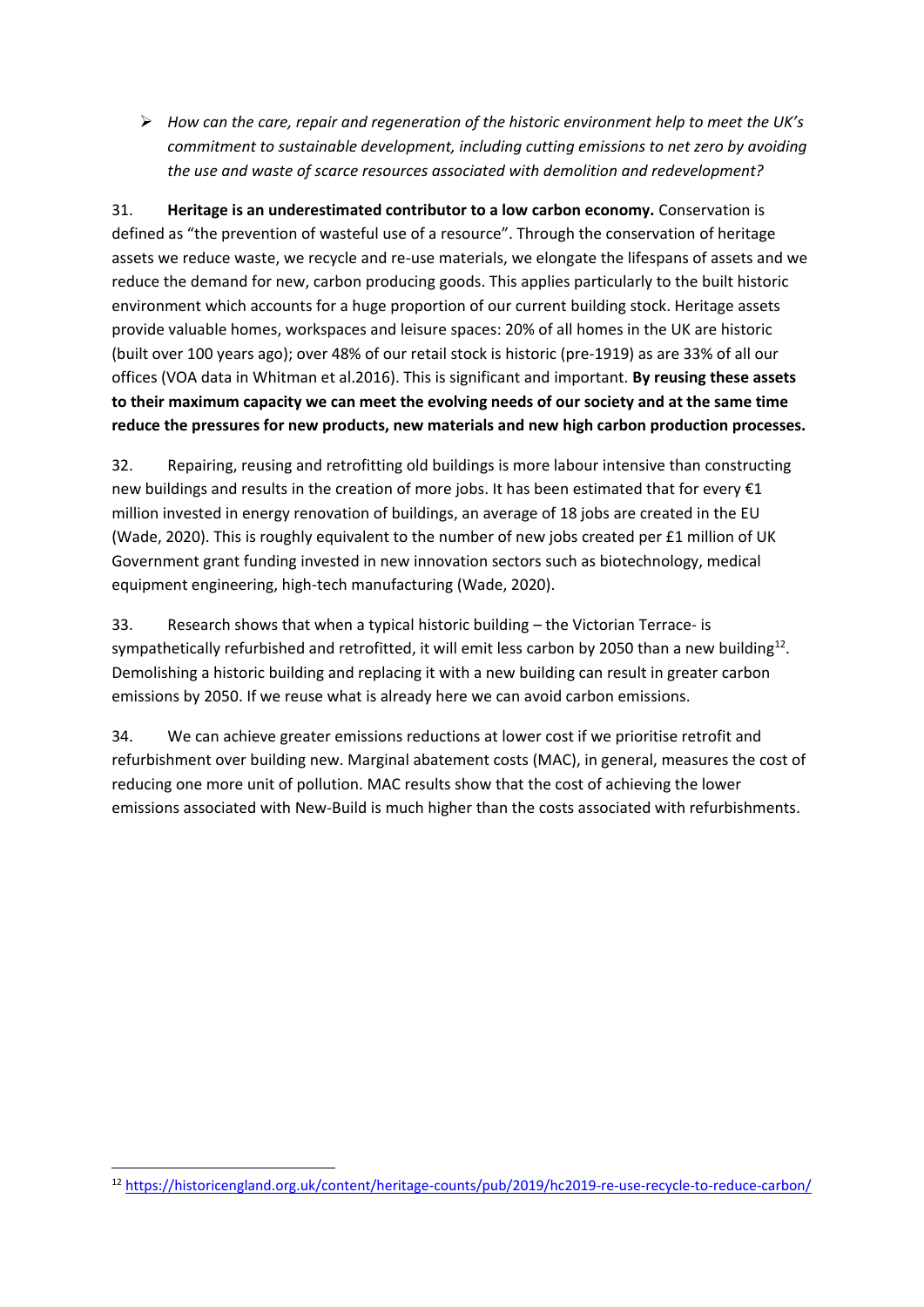Marginal Abatement Cost (£/tCO.e)



35. Retrofitting historic buildings results in carbon savings and reduces the social cost of carbon. Modelled evidence of retrofitting scenarios for the built historic environment demonstrate that retrofitting and refurbishing 25% of all historic buildings over a 25-year period will reduce carbon by 15.5 million tCO<sub>2</sub> and result in £2.5 billion savings in offsetting climate change (Historic England, 2020).

36. Heritage led regeneration that focuses on upgrading and investing in heritage assets will support the green recovery and the low carbon economy.

➢ *How can conservation-led regeneration of the historic environment help to promote sustainable patterns of development, striking the right balance between economic growth and social equity, while also curbing wasteful emissions?* 

37. The conservation, use and re-use and regeneration of our precious heritage assets exemplify the fundamental principles of the circular economy. Shifting towards a more circular economy will mean we optimise our use of resources within the economy by increasing the duration of a product's useful life and ensuring when a product has reached the end of its life its resources can be productively used repeatedly, so creating further value. (Defra 2020)

38. Historic England, heritage partners and the Department for Digital, Culture, Media and Sports (DCMS) have recently launched a culture and heritage capital framework (DCMS, 2021; Historic England 2021), with the aim to enable a more sustainable pattern of development that considers the social and environmental dimension as well as the economic and financial. By adopting this approach we hope to move towards a system that better recognises what people value in the regeneration process.

39. Academic and empirical research shows heritage has significant economic regeneration and socio-economic benefits. Historic England's own research $13$  has shown that for 69% of commercial listed building occupiers "*Historic buildings give a positive image to customers and clients*", and

<sup>13</sup> <https://historicengland.org.uk/content/heritage-counts/pub/2018/heritage-and-the-economy-2018/>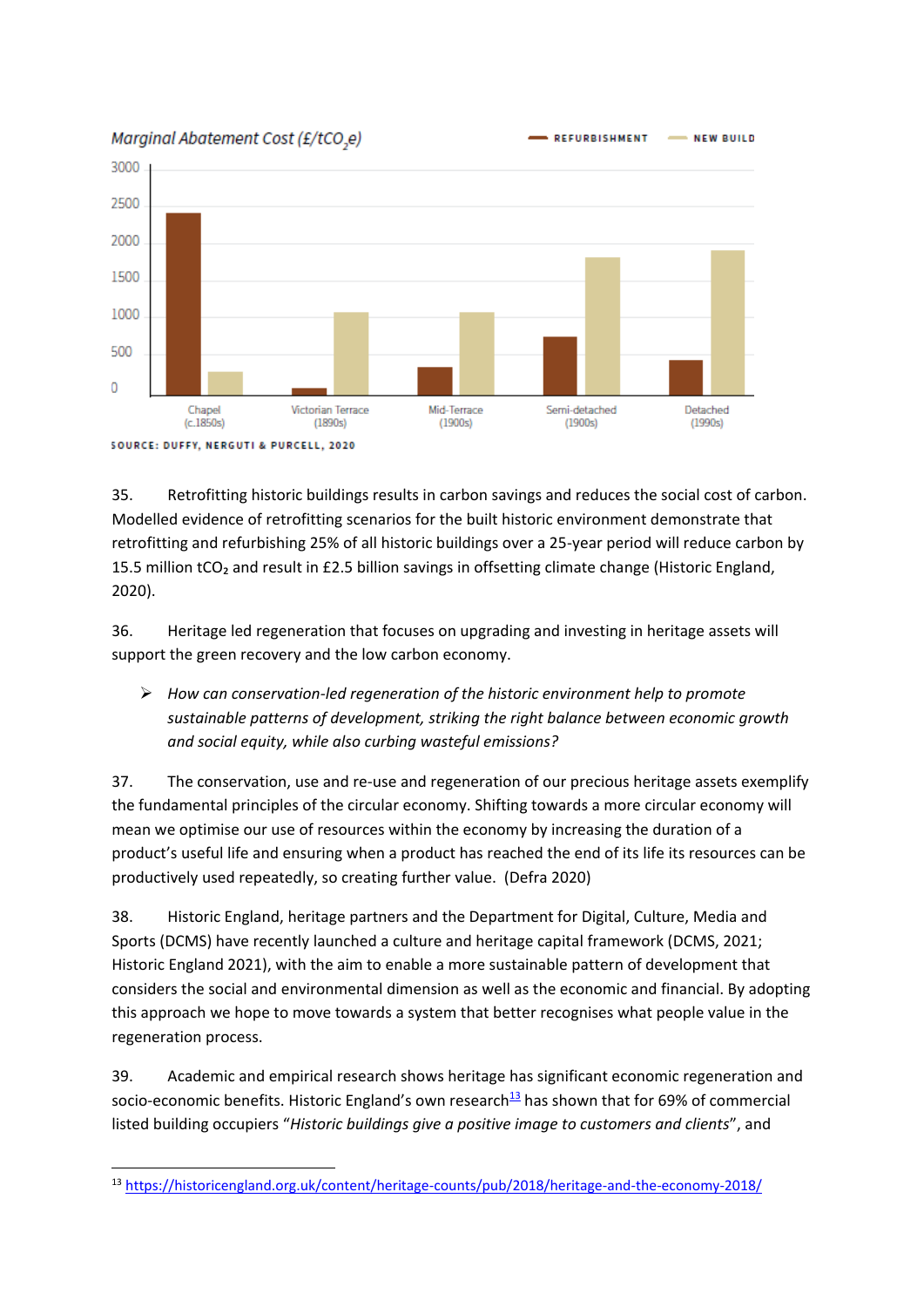similarly 62% of the respondents replied that the historic nature of their building improved their business. Additionally, Heritage enhances business opportunities. In a telephone survey of 509 businesses located in listed buildings, 62% of the respondents replied that the historic nature of their building improved their business.

40. Moving towards a circular economy means working harder to optimise the productivity of our existing heritage assets and capturing the value of what is already here. The adaptive reuse of heritage can be a source of regional regeneration and competitive advantage [\(Gustaffson, 2019\)](http://www.sciresit.it/article/view/13067). The value of heritage led regeneration has been identified in a variety of independent studies:

- Research by Kourtit and Nijkam (2018) published in the Journal of Regional Studies, shows that creative actors are attracted by cultural and heritage assets because of their inspiring effect. "Public investments, aimed at enhancing the attractiveness and quality of culturalheritage assets, are fundamental for flourishing, vibrant cultural-creative complexes and for cultural led development."
- Heritage density is positively and strongly related to the overall movement of businesses into an area. Using cross sectional and longitudinal local authority data, researchers conclude that heritage assets are important 'pull' factors influencing business location decisions (TBR 2016).
- Using the historic environment as an asset, and giving it new life, has also been one of the cornerstones of the economic and social revival of our towns and cities" (Deloitte 2017).
- The renovation and restoration of historic buildings creates new jobs. In 2017 the National Lottery Heritage Fund reported the findings of an impact evaluation of grants distributed between 2002 and 2007. The findings show that 60% of the projects led to the creation of new jobs and 22% reported regeneration impacts. By enhancing the character and distinctiveness of their local areas through the renovation, restoration and improvement of heritage assets, places were seen as more inviting and attracted further investment.
- Places that are aesthetically pleasing have an attractive power that encourages people to congregate there. (National Trust, 2017)
- The built historic environment influences perceptions of the quality and attractiveness of place. 68% of the public agree that historic buildings are built to a high standard compared with only 27% agreeing with the same statement about new buildings. This evidence is based on a national omnibus survey of 1,043 adults across England in 2018. It found that amongst members of the public, older buildings convey a sense of 'grandeur' and longevity (YouGov 2018).
- Investing in the historic environment generates economic returns for local places. On average, £1 of public sector expenditure on heritage-led regeneration generates £1.60 additional economic activity over a ten year period. These finding are based on a weighted average of the benefit-cost ratio of cumulative net additional GVA to public sector costs (AMION and Locum Consulting, 2010).

41. There also exists empirical evidence of specific regeneration and heritage investment programmes also demonstrates the positive effects of heritage regeneration, and excellent example of which is the Piece Hall in Calderdale.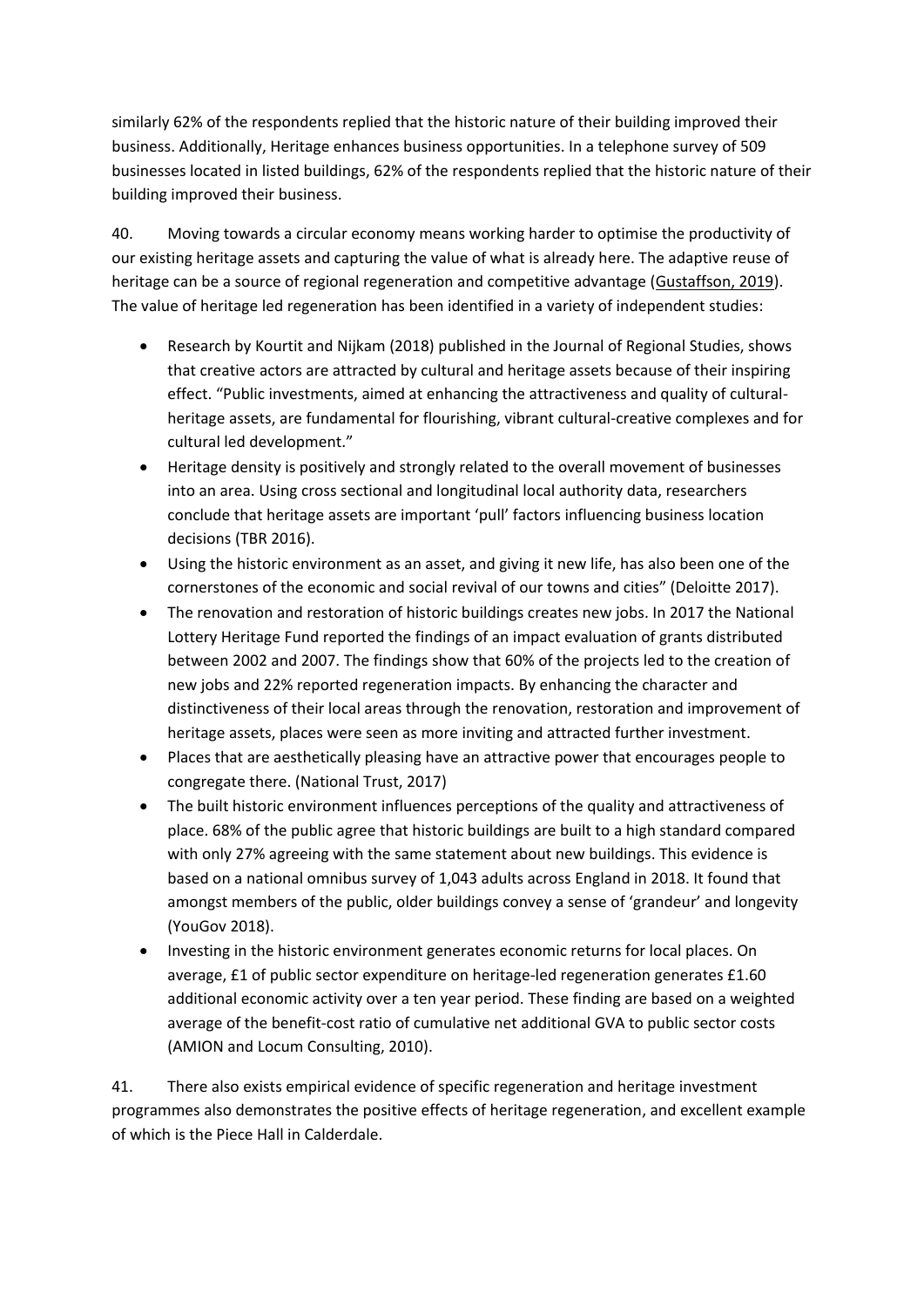42. The Piece Hall is a grade I listed building, located in Calderdale, Halifax, West Yorkshire. Built in 1779, it is a rare architectural asset and a unique asset as the sole survivor of the great 18<sup>th</sup> century northern cloth halls. The Piece Hall closed for restoration in 2014 after securing a £22m joint funding programme (Chamberlain Walker, 2019). A detailed assessment of the economic impact found that overall the regeneration of the Piece Hall is estimated to have increased Calderdale's local GVA by £26 million since opening. This figure includes the direct and indirect economic contributions plus the non-use values and externalities. For every £1 of operating costs for The Piece Hall, the local economy benefits at least from £5.30. £3.30 is directly produced and £2.00 is indirectly generated by the Piece Hall (Chamberlain Walker, 2019).

43. The returns on heritage-led regeneration projects will often outstrip costs. Using a Transparent Economic Assessment model, in 2017 the National Lottery Heritage Fund (NLHF) conducted an ex-post evaluation of six case studies from NLHF's Heritage Grants Programme (2002- 2007). The combined grant awarded to these six projects was £27.5m, the estimated GVA over 10 years is estimated at £84m which is a return of over three times what was originally invested. (National Lottery Heritage Fund, 2017).

➢ *What are the implications of the government's reforms to the English planning system, proposed in the planning white paper, for the conservation and regeneration of historic areas?* 

44. The Planning White Paper (PWP) recognises the importance of the historic environment in continuing to shape the future of development in England, and the role that planning plays in its protection. It also recognises the role heritage can play in sustaining and regenerating historic places. We welcome the commitment, in the PWP, that robust protections will remain in place. **An understanding and appreciation of the historic environment is essential in shaping places for future generations.** Far from being a constraint, it is an economic driver, and is an opportunity and potential source of inspiration for new development.

45. However, we believe the references to the historic environment in the PWP are too in the narrow context of listed buildings or conservation areas rather than the usual understanding of historic environment which is made up of a whole range of designated and non-designated heritage assets , including archaeological remains and historic landscapes. The PWP also regards the historic environment as being in distinct areas capable of protection, rather than being interwoven into the fabric of our built and natural environment.

46. Whilst unintentional, if carried forward, this may result in missed opportunities to realise the historic environment's potential to contribute to the shaping and regeneration of places. Conservation of historic buildings and places is also an inherently sustainable activity, and the role that retaining and repairing historic buildings can play in combatting climate change was not sufficiently recognised in the PWP.

47. central element of the proposals in the PWP is a shift to a more area-based planning system (with Growth, Renewal and Protected areas), with potentially different forms of permissions in each (for example, in-principle/automatic permissions in some areas). It is also the intention that areabased plans are clearer and in-parts more binding; giving more certainty to developers and communities alike. It is essential that those plans are sufficiently evidence-based and are informed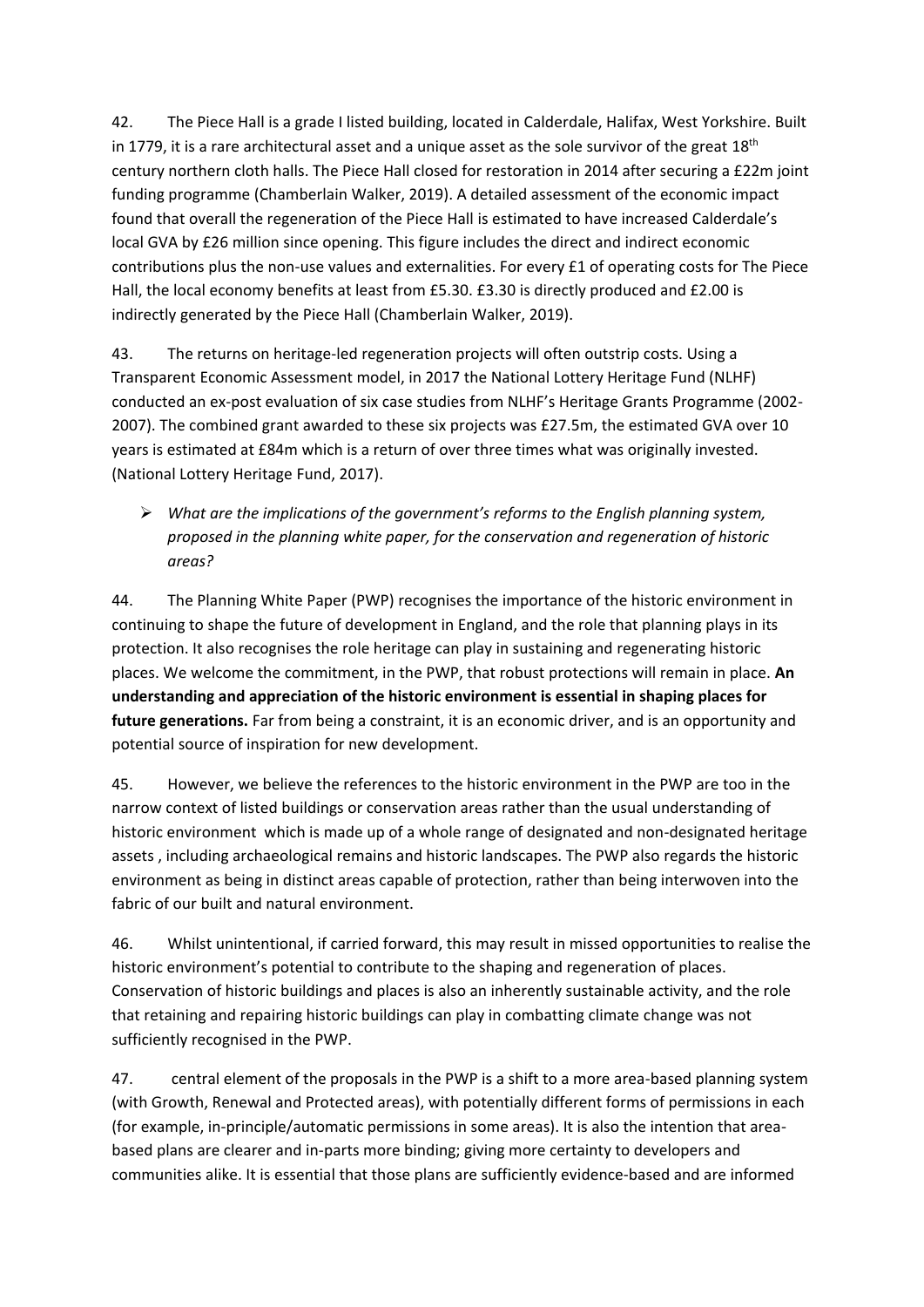by a full understanding of the historic environment, but also that the subsequent permission processes retain sufficient flexibility for the actual impacts of site-specific proposals to be assessed, or any other factors (such as non-designated archaeology) to be taken into account.

48. The increased use of more-automatic permissions, or permitted development, may have unintended impacts on the historic environment if appropriate control measures are not put in place.

49. The proposals in the PWP offer an opportunity for communities to engage more fully in the planning system and, with increased use of digital technology, to enable more informed plan and decision-making, as well as the creation of a more effective and efficient planning system.

50. We will continue to work with MHCLG, alongside the heritage sector, to ensure any reforms to planning system maintain, if not strengthen, protection of the historic environment, so it continues to play its important role in the conservation and regeneration of historic areas.

51. Our consultation response to the PWP is available [here.](https://historicengland.org.uk/content/docs/consultations/response-planning-for-the-future-oct20/)

➢ *What have been the impacts of cuts in local government to the capacity of planning departments to facilitate the conservation and regeneration of sensitive historic areas?* 

52. **An informed local authority planning service is an essential protection for the distinctive character of the local historic environment, for securing the contribution of heritage to regeneration, and managing change to individual sites and buildings affected by proposed development, in the interests of the public.** Planning services fulfil this role most effectively when they have access to specialist advice in built environment conservation and archaeological advisory roles. Typically, though not exclusively, this is through heritage-trained staff in-house, or through service level agreements between authorities. Some, but not all heritage teams are based in the planning team within a local authority.

53. Cuts to local authority funding impact capacity in two ways. They feed through to reduction in staff numbers, whilst also putting pressure on resources for training and other professional development, so that staff experience lost through redundancies and retirement are not replaced. Together the loss of staff skills affect the capacity of the heritage specialists to advise the planning services on conservation and regeneration.

54. Historic England has been tracking the staffing numbers in local authority heritage teams since 2006. Between 2006 and 2018 the overall national picture was of a decrease in access to specialist staff of 35% in both conservation and archaeological specialist teams. In 2020 Historic England commissioned new research into staffing levels and the quantitative results are due shortly.

55. The 2020 research also provided the opportunity for qualitative feedback and responses indicated that, in addition to the decline in numbers, we have also seen a decline in skills and experience. This also represents a source of significant concern. Historic England, to maximise our ability to provide support for local authority heritage teams, will publish a new Local Authority prospectus later this year, developed with comment from the LGA, to gather in one place the range of support and services. We hope this will help support skills development, as it is a priority area for further attention.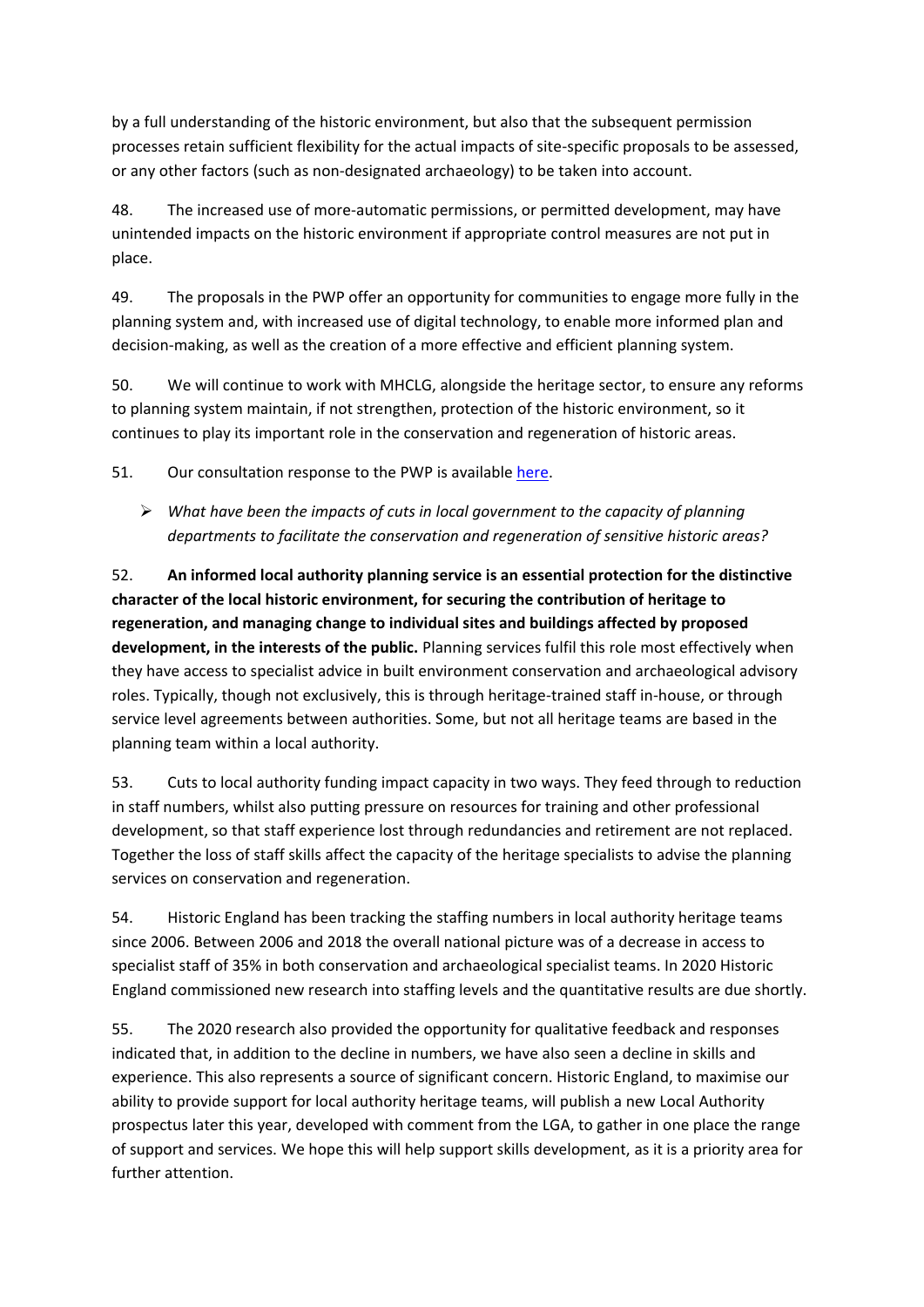## ➢ *How can post pandemic efforts to boost skills training support efforts to revive neglected crafts key to historic building conservation?*

56. In response to the pandemic, on the basis of survey evidence and discussion with the sector, Historic England quickly developed the Covid-19 Emergency Response Fund<sup>14</sup> to offer a safety net to the 40% most vulnerable group of small craft and professional service businesses. This resulted in awards of £1.8 million to assist small businesses with major cash-flow problems and funding for projects which can be delivered in the short term, to stimulate economic activity.

57. Government went on to provide £1.57billion rescue package of which Historic England is helping to distribute to safeguard cultural and heritage organisations from the economic impact of COVID-19. Funds are being distributed through the Heritage Stimulus Fund and the Culture Recovery Fund for Heritage, which is administered in partnership with National Lottery Heritage Fund. This funding is providing lifeline grants to ensure that jobs and access to heritage in local communities are protected in the short term, although further investment is likely to be required if the heritage construction industry is to be sustained fully until the market recovers.

58. Research continues to show that longstanding shortages of craft skills are felt across the construction industry, and very acutely in the heritage sector. This is because construction is a fragmented industry dominated by small and medium sized enterprises (SME) that struggle to create the apprenticeship and vocational training opportunities that the industry needs for sustainable and productive growth. Post-pandemic efforts to boost skills training should establish sustainable models that overcome this key challenge. As well as making use of existing vocational standards and qualifications, they must allow SMEs to deliver vocational training flexibly, when and where they have capacity, and in a way that clearly contributes to individual career progression. SMEs should be able to quickly and simply offer short term placements, open sites up for educational visits and engage in online sessions. This model would require a central organisation to recruit participants very openly, co-ordinate their training, and ensure they were able to exploit the opportunities afforded by SMEs to progress their own careers.

# ➢ *How can the conservation and restoration of historic parks and other important green spaces contribute to efforts to encourage exercise and thereby promote health and well-being?*

59. The value of our historic parks and open spaces has really come to the fore during the pandemic. They have been essential for providing safe places for people to exercise, engage with each other and with their local environment, helping to reduce the negative impact on their physical and mental well-being caused by the pandemic. People have reconnected with their local places and realised the value of the heritage on their doorstep.

60. Beyond this most recent reminder of their importance, there is a substantial body of evidence on the contribution that historic parks and other important spaces make to health and well-being. These are collated in the Communities and Local Government Select Committee Report<sup>15</sup>. More recently there is the comprehensive review undertaken by Public Health England

<sup>14</sup> <https://historicengland.org.uk/coronavirus/culturerecoveryfund/closed-emergency-funds/resilience-grants/>

<sup>15</sup> <https://publications.parliament.uk/pa/cm201617/cmselect/cmcomloc/45/4502.htm>